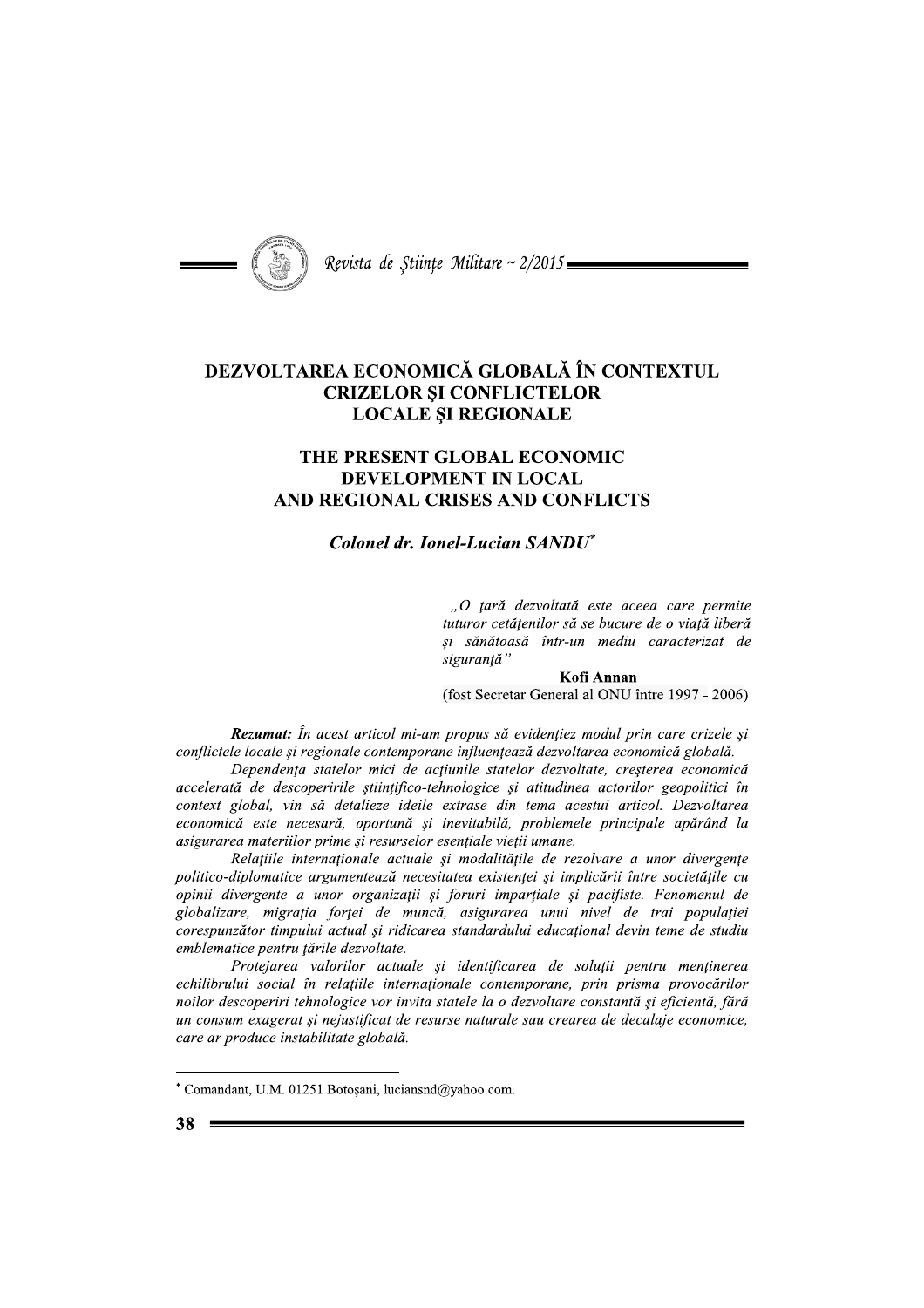

Cuvinte-cheie: dezvoltare economică globală, crize și conflicte regionale, descoperiri tehnologice, relații internaționale contemporane

**Abstract:** In this article I wanted to underline the way in which crises and local and regional conflicts nowadays influence the global economic development

The dependence of the small states on the actions of the more developed countries, the economic growth accelerated by the scientific-technological developments and the attitude of the geopolitical actors on global context, describe in detail the ideas extracted from the theme of this article. The economic development is necessary, convenient and unavoidable, the main problems appearing when the main raw materials and essential resources for human survival must be insured.

The present international relations and the ways in which political-diplomatic differences are solved, support the need of existence and involvement of some organizations and unbiased pacifist forums wherever societies have differences of opinions. The globalization phenomenon, the migration of the work force, the insurance of a normal standard of living for the population according to the present times and the rise of the standard of education are study issues for the developed countries.

Protecting the present values and the identification of a solution to maintain peace and social balance among international relations, by facing the new technological challenges will invite the states to a constant and efficient development, without excessive and unjustified consumerism as far as natural resources are involved, or the creation of economic gaps which will inevitably lead to a global instability.

**Keywords:** global economic development, regional crises and conflicts, technological discoveries, present international relations.

ezvoltarea economică este unul dintre conceptele cele mai des U executarea economica con una come constante de foarte multe ori cu cresterea economică, aceasta a căpătat un continut mai larg în ultimele decenii. Dezvoltarea economică globală este un proces ce doreste să exprime evolutia ascendentă a unor valori economice, într-o perioadă de timp etalon, analizată la nivel național, regional sau global, ce aduce efecte vieții sociale și economice. Ca proces multidimensional, așa cu afirma cunoscutul economist american, Michael Todaro<sup>1</sup>, dezvoltarea economică implică schimbări majore în structurile sociale, institutiile nationale si în atitudinea maselor, declansând accelerarea cresterii economice, reducerea inegalității și eradicarea sărăciei.

Crizele și conflictele teritoriale, interetnice, economice, culturale, medicale sau de altă natură, apărute în diferite zone de pe glob, dezvoltă comportamente de instabilitate socială, care nu pot fi comparate cu cele studiate anterior. Dacă lupta pentru resursele esențiale vieții se menține ca o determinare străbătută de istorie,

<sup>&</sup>lt;sup>1</sup> Todaro, Paul Michael, *Economic Development*, fifth edition, Longman, New York, 1994, p.15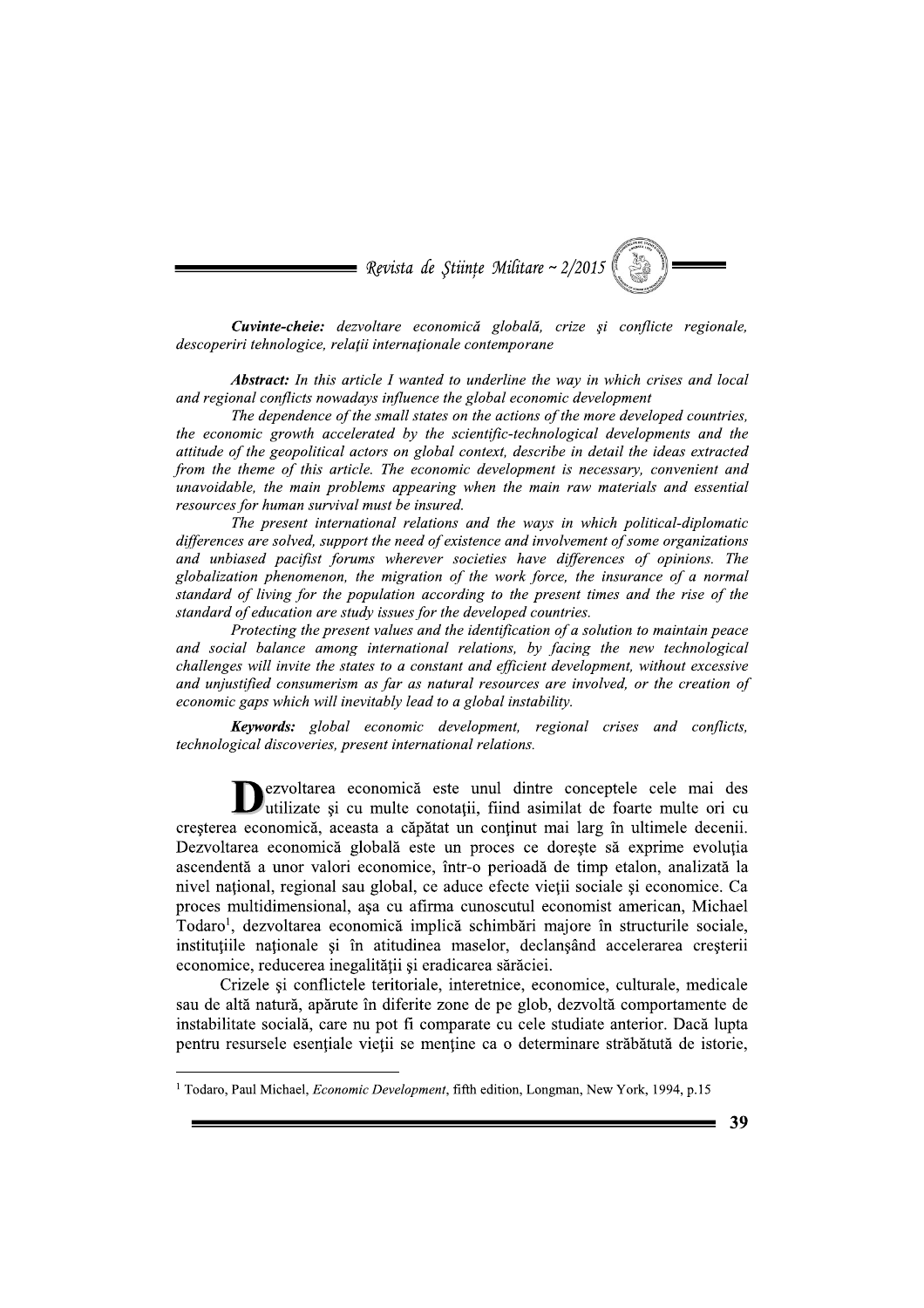

supremația tehnologică actuală și dominația sistemelor spațiale fac parte din provocările contemporane, ce nu se regăsesc în cărțile de istorie, ci mai degrabă în revistele științifico-fantastice. Timpul dezvoltă noi situații de relaționare interstatală, sprijinite pe motivații care nu se reduc doar la putere, teritoriu și resurse primare si se va extinde spre influentă, constrângere si manipulare.

Intervenția organizațiilor multinaționale pentru asigurarea securității sau stabilității în anumite zone de pe glob, acțiunile umanitare ale acestora si demersurile pentru asigurarea democrației vor aduce modificări majore în cultura și religia statelor sau regiunilor afectate de crize și conflicte, iar vlăguite economic devin fragile spiritual.

Relatiile internationale contemporane sunt puternic influentate de fenomenul de globalizare, posibilitățile unor state dezvoltate sau în curs de dezvoltare asigură deschiderea unor colaborări multiple, în domeniile: politic, economic, militar si educațional, statele neintegrate determinând apariția unor linii de demarcație ce vor deschide noi situații de analiză geostrategică și de decizii politico-diplomatice, pentru identificarea resurselor sau conditiilor de îndeplinit a normelor statuare, interstatale. În acest context, globalizarea devine o mare provocare pentru tările slab dezvoltate, ele depărtându-se și mai mult de posibilitatea unei creșteri economice necesară populației. Astfel, crizele și conflictele se vor diferenția de la caz la caz, iar modalitățile de rezolvare a diferendelor vor fi complexe. Fiecare actor geopolitic trebuie să-si cunoască capacitatea tehnico-economică de a se angaja în promisiuni și să ia deciziile politice care îi asigură pe termen mediu și lung stabilitate economico-socială de durată, nivelul de trai ridicat să nu fie delimitat doar de o anumită clasă socială în detrimentul celorlalți.

În pas cu globalizarea, descoperirile tehnico-științifice actuale manifestă o evoluție fulgerătoare, oamenii neutilizând rezultatele cercetărilor la valoarea și sensul pozitiv al creării acestora, ci căutând să asigure compatibilitate sau întrebuințare în sistemul militar.

Acumulând un volum mare de echipamente statele cu potențial ridicat doresc îmbunătățirea și înlocuirea continuă a acestora cu tehnologii avansate. Costurile ce intervin în înlocuirea celor vechi și producerea celor noi obligă politicienii și strategii militari să identifice și să aplice variante de recuperare a sumelor consumate. Fiind o putere statală fără egal, cu statut special și implicată activ în organizatiile internationale, SUA se poate identifica printre primele state care procedează în virtutea exemplului anterior prezentat. Schimburile de echipamente sau importurile si exporturile comerciale, realizate pe principii economice nu au legătură cu donatiile de echipamente militare, pentru îndeplinirea unor misiuni sau sprijinirea unor state conflictuale.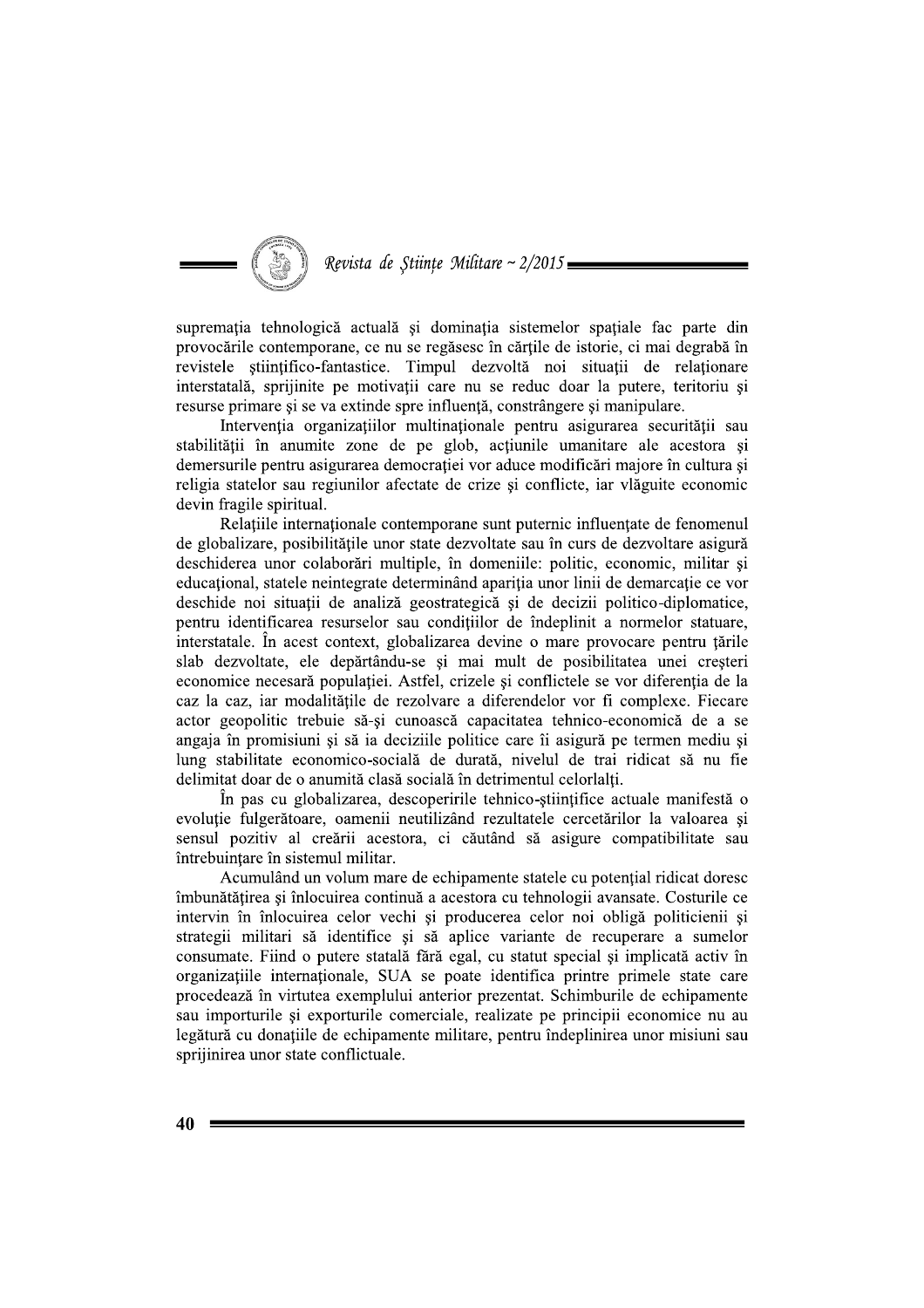

Recuperarea unor sume importante vin sub alte forme financiare, din partea cotizațiilor statelor participante la acțiune sau din resursele vitale esențiale, sub formă de materie primă, a statelor spriiinite, incapabile să riposteze. Rezerva de petrol din Irak, aflată pe locul patru în lume după Arabia Saudită, Venezuela și Iran<sup>2</sup>, si minereurile rare din Afganistan, de peste un trilion de dolari, nu puteau lăsa SUA indiferentă în fața situațiilor internaționale create, iar în lipsa unor *motive* temeinice, pot să apară termeni noi și *scenarii* pe scena geopolitică, cum ar fi terorismul sau conflictele interetnice.

Dezvoltarea economică asimetrică, crearea de diferențe majore între posibilitățile statelor și nivelul de trai scăzut pentru o mare parte din omenire, determină apariția crizelor și conflictelor contemporane. Contradicțiile sociale trimit în extreme anumite ideologii comportamentale, actele de terorism fiind metodele si mijloacele de manifestare a opozitiei fată de fenomenele inumane percepute în prezent de aceste grupări.

Pe parcursul istoriei puterile coloniale au dorit să transmită statelor colonizate parte din experienta acumulată, dezvoltarea sistemului instituționalizat de organizare si conducere, necesitatea implementării sistemului educational, importanța investițiilor în industrie și opțiunea alegerii sistemului social, democrație sau anarhie. Astfel, nu doar țările europene occidentale au avut de câștigat, ci și statele colonizate, în consecință relaționarea social-economică există și în prezent în mare parte, chiar dacă cele din urmă și-au câștigat independența.

Ca supraputere globală, SUA nu s-a bucurat de asemenea oportunități în evul mediu, dar după secolul XX, politica de extindere a relațiilor internaționale și de implicare oarecum brutală în organismele decizionale, a câștigat o poziție primară, din anumite puncte de vedere, binemeritată. Intervențiile în Irak și Afganistan au avut drept scop menținerea accesului la resurse, în principal petrol, SUA alocând sume importante de bani și în bugetul federal din 2015, pentru atacurile aeriene împotriva ISIS și protejarea regiunii kurdistane și a orașului capitală Erbil, unde se află cele mai importante rezerve de petrol, iar distrugerea acestei zone ar destabiliza economia SUA pentru o lungă perioadă de timp. Încercarea de a introduce în aceste regiuni lecții de democrație occidentală s-a dovedit a fi o mască pentru realul objectiv, accesul la resursele naturale, iar cum în economie nu este suficient să produci, SUA caută să dezvolte și o nouă piață de desfacere, care să îi asigure schimburi comerciale eficiente, pe termen mediu și lung. SUA exportând tehnologie modernă și echipamente militare în aceste regiuni produce efecte pentru perioade lungi de timp, obligând statele din Orientul Mijlociu și Asia Centrală la o colaborare permanentă, de perspectivă îndelungată.

<sup>&</sup>lt;sup>2</sup> http://www.zf.ro/companii/energie/top-15-tari-cu-cele-mai-mari-rezerve-de-petrol-9619757.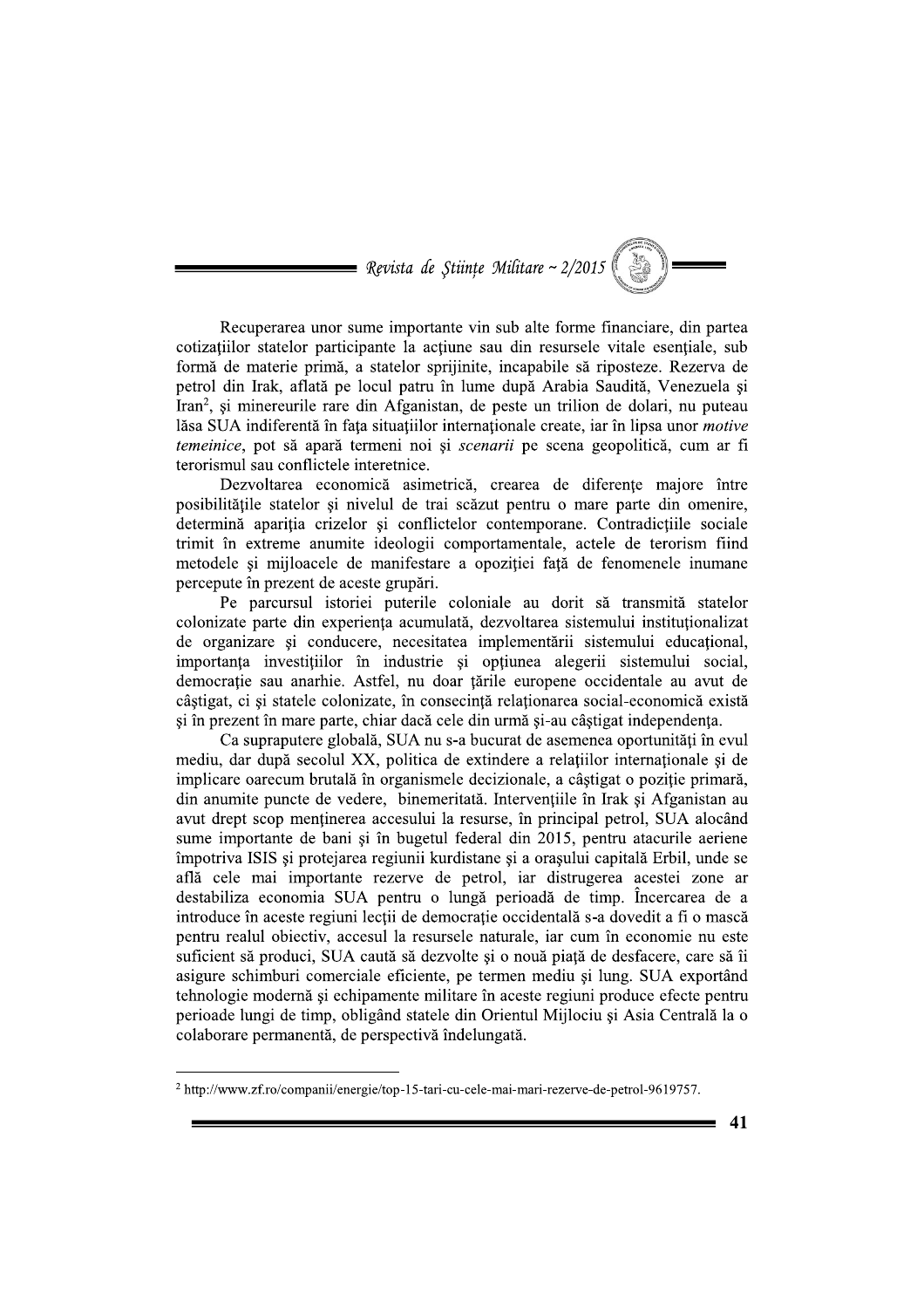Revista de Stiințe Militare ~ 2/2015.

Dacă vom face o analiză a conflictului, pe parcursul istoriei părerile sunt diferite, existând suficient de mulți specialiști care consideră că este rațional, benefic si constructiv pentru o ordine mondială în echilibru, chiar dacă se produc mari pierderi de vieți omenești și de materiale. Tocmai aceste pierderi demonstrează necesitatea dezvoltării de noi institutii decizionale internationale, echipamente performante și sisteme de apărare moderne. Astfel, economia trebuind să aloce o mare parte din efort producției militare, care reprezintă costuri uriașe, locuri de muncă noi și, asadar, un nivel de trai mai bun. În altă ordine de idei, statele sărace implicate în conflicte alocă importante sume de bani pentru întreținerea de armate proprii, achiziției de armament și tehnică militară, determinând prelungirea stării de criză, în timp ce marea maioritate a populației se cufundă în mizerie, foame, boli si sărăcie.

Conflictele apărute în anumite zone sau regiuni vor atrage atenția multor state dezvoltate, care identifică situația ca o oportunitate propice consumului și investițiilor pe termen lung în economie și infrastructură teritorială. Relațiile internationale se vor adapta la specificul crizelor si conflictelor existente, supranationale având greutate decizională institutiile  $\overline{\mathbf{s}}$ i directionand comportamentul intra și internațional spre conduite unanim acceptate.

Uniunea Europeană, OMC<sup>3</sup>, G8, G20, BRICS sau Curtea Penală Internațională au înlocuit sau extins funcții naționale, pentru a facilita emiterea de acorduri internaționale în virtutea provocărilor contemporane și creării unei stabilități globale. În fața acestor actori geostrategici, ONU rămâne un simplu intermediar, cu statut de observator, instrumentele de convingere si constrângere la nivel regional fiind limitate, cele 193 de state membre nu au reusit să stabilească o structură de forțe permanentă pentru acțiuni militare, doar când se emit rezoluții ale Consiliului de Securitate se constituie structuri care să intervină, în funcție de misiunile stabilite pentru asigurarea securității și stabilității în anumite regiuni.

Statele dezvoltate conștientizând importanța interrelaționării financiarbancare au înființat începând cu 1975 un  $Grup<sup>4</sup>$ , discuțiile relaxate și private fiind dominate de criza petrolului din acea vreme. Statele membre ale grupului, reprezentate de sefii de guverne sau ministrii economiei si finantelor, urmăresc coordonarea politicilor macroeconomice și a ratelor de schimb între aceste țări, determinând raporturile de forțe pe plan internațional și ordinea economică mondială. Cooperarea economică și financiar-bancară este benefică stabilității globale, de aceea s-a constituit în 1999, forumul G20, pentru a reuni economiile dezvoltate si marile economii emergente, dorindu-se să se identifice solutii de

<sup>&</sup>lt;sup>3</sup> OMC - Organizația Mondială a Comerțului

 $4$  G8 – fiind inițial constituit din șase state membre: Franța, Germania de Vest, Italia, Japonia, Marea Britanie și SUA, un an mai târziu atașându-se și Canada, iar în 1998 Rusia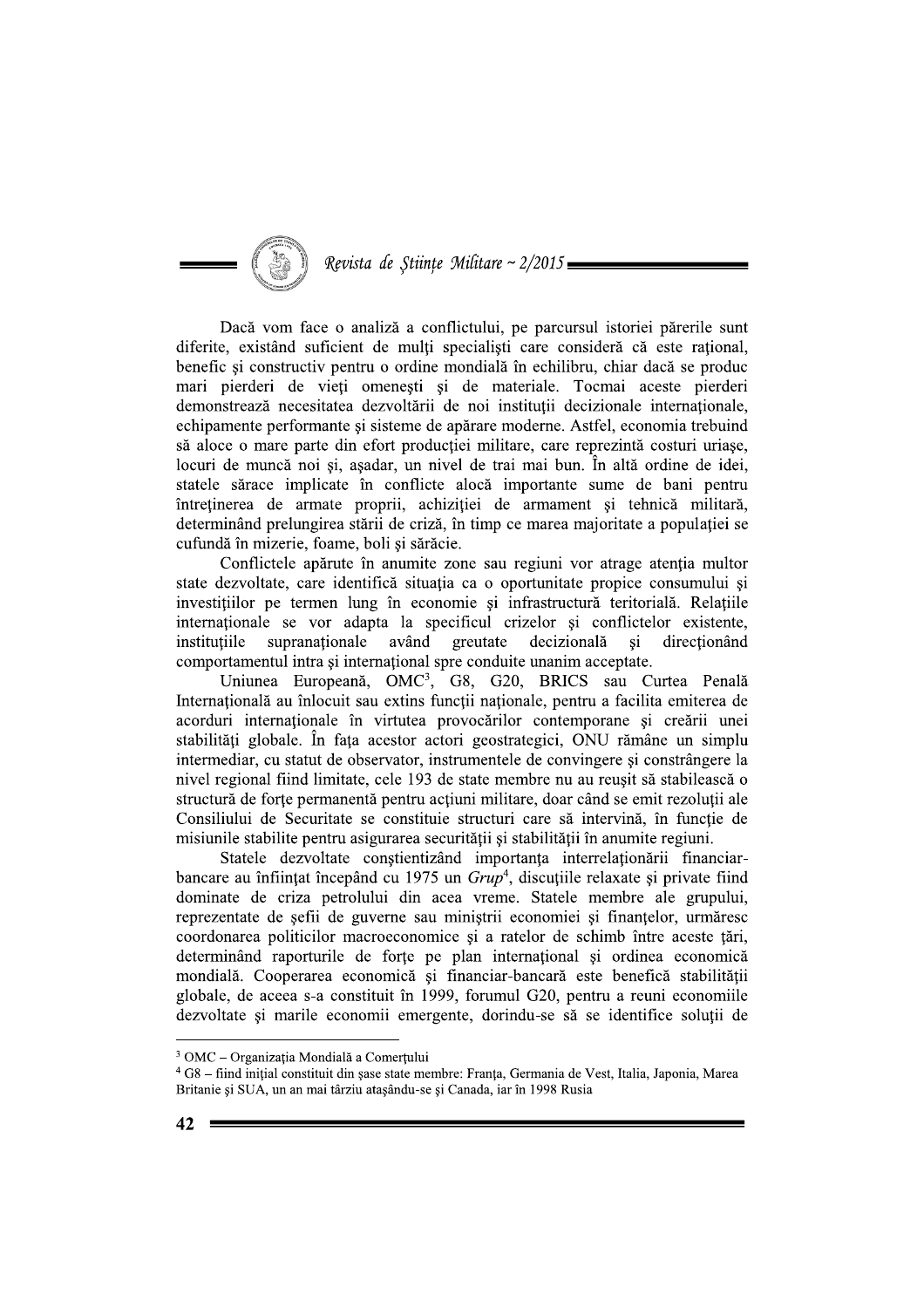

perspectivă pentru o economie globală prosperă. Mai mult, interrelaționările statale vor produce efecte pozitive și în relațiile diplomatice, crizele și conflictele fiind diminuate pe întregul mapamond. Aparitia după anii 2000 a BRICS<sup>5</sup>-ului, ca principal adversar al G8, creează motive de îngrijorare pentru pacea lumii, BRICS anuntând în 2014 că vor să dezvolte o monedă proprie si institutii alternative la Banca Mondială și Fondul Monetar Internațional.

Totuși, după analize detaliate, UE și Japonia vor constitui principalele puteri care vor putea răsturna actuala poziție de lider mondial a SUA, existând încă decalaje mari între acestea privind resursele naturale, descoperirile tehnologice, potențialul militar și limbajul educațional și de cercetare științifică, limba engleză fiind un atu al firmelor americane în tranzactiile internationale, iar expansiunea modului de viață american afectând și vechea tradiție japoneză.

Dezvoltarea unor state precum Indonezia, Mexic, India, Brazilia, etc. si afilierea sau nu a acestora la diferite organisme internaționale, conjugate cu presiunile existente pe plan intern, vor produce schimbări substanțiale în relationarea interstatală actuală, existând posibilitatea deschiderii de noi zone sau regiuni conflictuale. Contradicțiile interne pot apărea datorită diferențelor majore dintre condițiile de trai ale claselor sociale existente.

Marile puteri au asigurat statelor cu forță de muncă ieftină noile descoperiri tehnologice, în scopul realizării unei creșteri economice galopante, reușind să stimuleze statele în curs de dezvoltare spre noi ambiții. Astfel, țări precum China și India au devenit puternic industrializate, în centre ce sfidează marile metropole cu statut global, ajungând la o populație de peste 10 milioane de locuitori și producând înmultirea îngrijorătoare a acestor tipuri de zone administrative, în India fiind peste 20. Această accelerare produce alte tipuri de nemulțumiri în rândul populației: nivelul de trai rămâne scăzut, exploatarea forței de muncă trece sub limite acceptate, dezvoltarea industriei subterane, condiții de muncă inumane, obligând la o migrare în masă a forței de muncă spre state care asigură condiții civilizate de trai și muncă, acces la educație și protecție socială. Astfel, personalul specializat pierde un procent important de locuri de muncă, în fața unuia necalificat, dar plătit mai ieftin, declansându-se un conflict între cele două categorii de oameni, care poate deveni violent și în state civilizate, precum Marea Britanie, Franța sau Italia.

Migrația forței de muncă și de extindere a piețelor de desfacere nu poate fi oprită, fenomenul de globalizare economică determină apariția unei piețe mondiale, prin integrarea economică a statelor și circulația transfrontalieră a bunurilor și serviciilor, fără a reduce sau limita importanta economică a fiecărui stat. În evolutia

 $5$  BRICS – acronim care face referire la tările membre ale unei uniuni constituite în scop economic: Brazilia, Rusia, India, China, Africa de Sud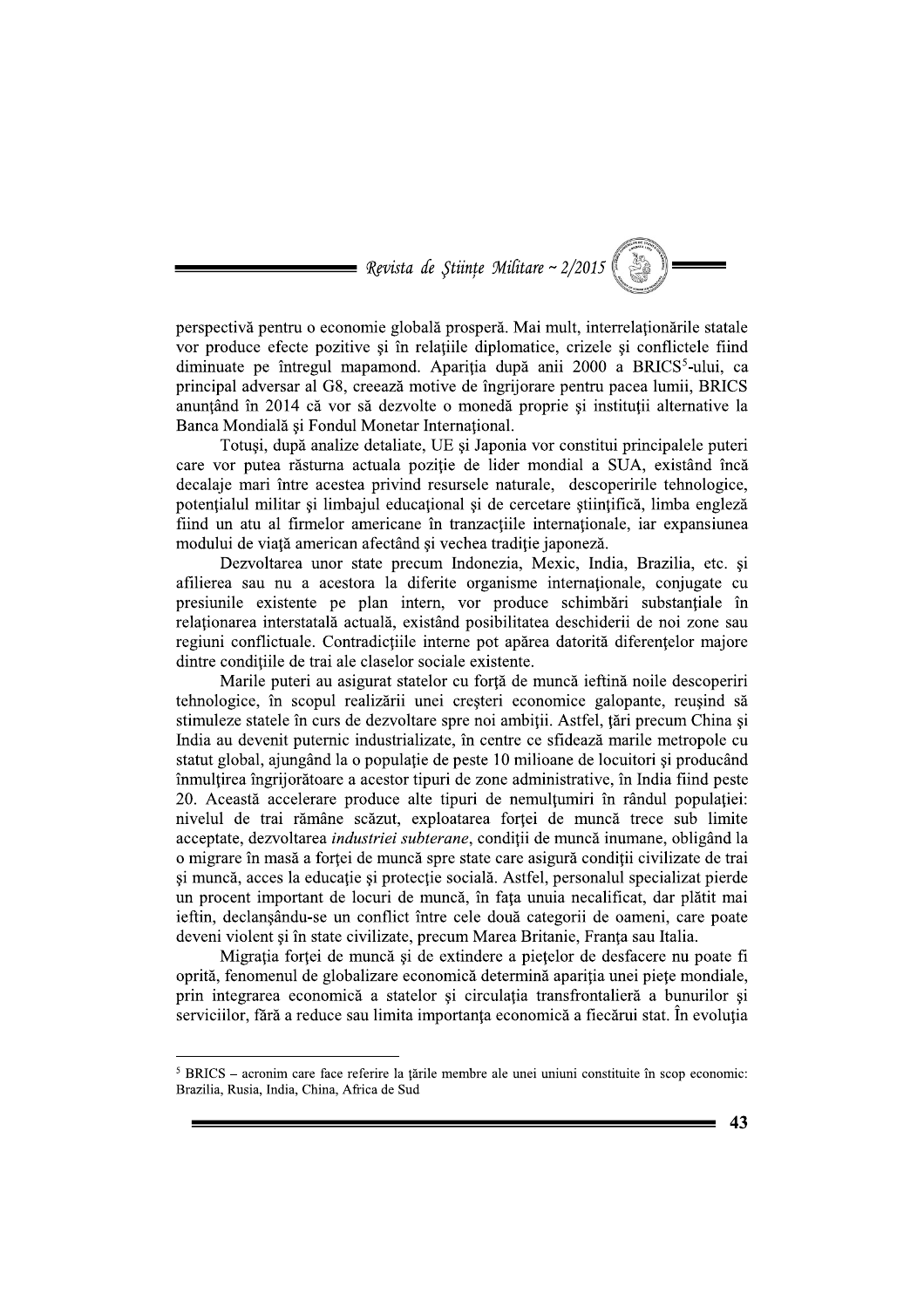# Revista de Științe Militare ~ 2/2015:

umanității progresul tehnologic va continua să producă creșteri economice alarmante, chiar și în perioade de criză și conflict existente, găsindu-se mereu justificări pentru importanta investitiilor în dezvoltare economică, decât spre un echilibru global, declansându-se procese de schimbare socială.

Oamenii sunt capabili să initieze procesul de transformare al societăților prin aplicarea principiilor modernizării, apariției contradicțiilor între clase sociale, exploatați și exploatatori, crearea de tensiuni între grupuri etnice, rasiale sau religioase, schimburile economice putând aduce modificări ale valorilor morale și culturale<sup>6</sup>.

În procesul de crestere economică, schimburile comerciale se pot realiza și pe căi maritime, obligând marile puteri la demersuri politico-diplomatice, pentru a obține supremația principalelor puncte sau noduri de trecere, cum ar fi: Canalul Panama, Canalul Suez, Strâmtorile Bosfor-Dardanele, Gibraltar, Ormuz, Malacca si Singapore etc. Aceste căi maritime, fiind deosebit de importante pentru comertul mondial și pentru circulația navală, au trezit și interesul statelor riverane pentru procurarea de avantaje economice, care au condus la nenumărate conflicte violente, regăsite în istoria lumii antică, dar și actuală.

Extinderea activității comerciale de producție și desfacere sau de importexport, au determinat dezvoltarea constantă a statelor puternice, vlăguind de resurse pe cei slabi, incapabili de apărare. Concurența continuă în computere, comunicații și informatică și apariția de tehnologii avansate au efecte directe în relatiile internationale contemporane. Spionajul industrial si militar, obtinerea de informatii clasificate prin servicii de specialitate, încercările de influentare decizională politico-diplomatică sunt factori care vor interveni negativ într-o dezvoltare economică globală eficientă. Cu siguranță, aceste lucruri nu reprezintă elemente de noutate, dar implică națiunile și organismele internaționale la dialoguri fără rezultate concludente.

Marii dezvoltatori doresc să demonstreze eficiența noilor descoperiri tehnologice din comunicații, informatică, cibernetică, media și militare, atrăgând investitorii sau beneficiarii cu oferte de nerefuzat, bazându-se pe cereri mari și pentru perioade lungi.

O atenție deosebită este îndreptată spre nanotehnologie, principala direcție fiind medicina, dar există reale preocupări și în domeniile militar, de comunicații și informatică, auto și industrial, nanotehnologia cuprinzând și structurile complexe, care au la bază tehnologii ce respectă specificatiile la nivel atomic si folosind o

<sup>&</sup>lt;sup>6</sup> Sociologul francez, de origine evreiască, Émile Durkheim, a subliniat în opera sa "Diviziunea muncii în societate", interdependența instituțiilor într-o societate și modul în care acestea interacționează cu unitatea culturală și socială, astfel societățile primitive pot face trecerea la societăți mai avansate.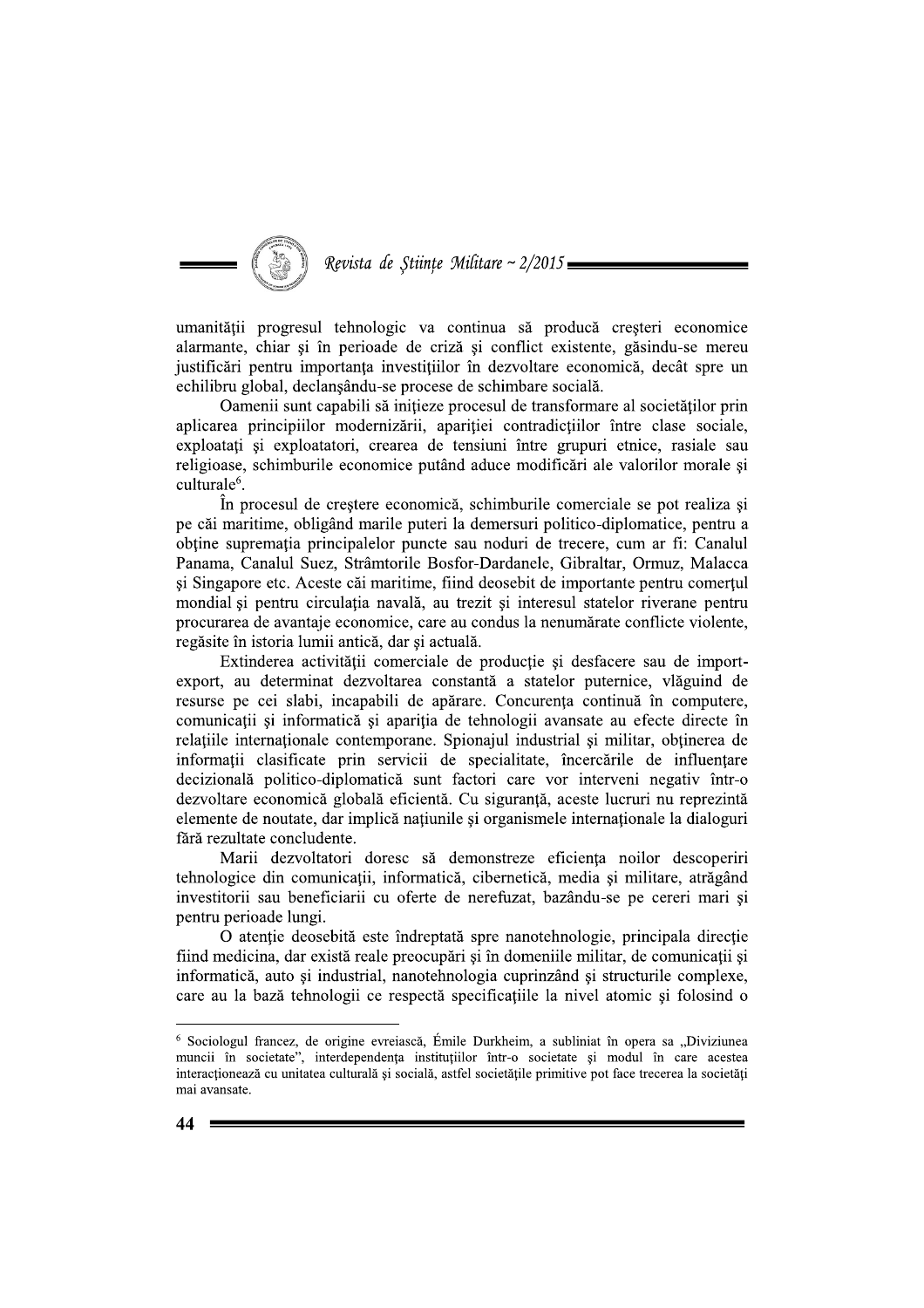

sinteză mecanică, obținându-se rezultate spectaculoase comparativ cu reacțiile la nivel macroscopic. Cercetarea în acest domeniu depășește un deceniu, state ca SUA, Japonia, Marea Britanie și Olanda obținând rezultate remarcabile și dezvoltând echipamente ce pot detecta și identifica armamentul nuclear, biologic și chimic sau executa misiuni de cercetare si spionaj industrial si militar. Aceste tipuri de echipamente vor atrage și alți competitori pe piața cercetării științifice, livrabilele rezultate, precum MAVs<sup>7</sup>, intrând deja pe piața mondială, asimetria creată producând prăpastii uriașe între statele conflictuale.

Alte fonduri financiare alocate substantial în perioade conflictuale, pentru obtinerea de progrese tehnologice, o reprezintă robotica. Nu există încă robotisoldati sau cu care să se poată conversa, dar există roboti care au contribuit cu succes la operații chirurgicale de mare finețe. Doar pentru acest domeniu de cercetare SUA a alocat 30 de milioane de dolari pe an, pentru o singură subdiviziune a unei universități de profil, Universitatea Carnegie Mellon. Și în acest domeniu actori puternici pe scena geopolitică a lumii investesc de perioade mari de timp: Japonia - fost lider în robotică, mai mult pe latura hardware și în industria auto: China – a achizitionat peste  $36,000$  de roboti industriali, doar în 2013: Franța - a dezvoltat domeniul software; Germania și Italia - în industria auto; Finlanda și China – în comunicații, etc., demonstrând nivelul economic ridicat al statelor și competiția internațională, existentă în prezent.

Un alt factor al dezvoltării economice globale îl reprezintă tehnologia spațială. Tot lider de proiect este SUA, care prin NASA<sup>8</sup>, experimentează echipamente pentru cercetarea cosmosului, cunoasterea detaliată a pământului și a fenomenelor naturale. Aceste acțiuni vin să destabilizeze statele concurențiale în cercetare spațială și produc apariția și dezvoltarea de contradicții diplomatice, fiecare cercetare având aplicabilitate și în sfera militară.

În acest proces amplu de interrelaționare statală și dezvoltare economică globală apar acțiuni izolate de tulburare a activității pașnice prin atacuri informatice, care se înmultesc înspăimântător și produc pagube uriașe statelor, organismelor financiar-bancare internationale și instituțiilor neguvernamentale, realizând instabilitate regională sau chiar globală, declanșând divergențe ce pot escalada într-un timp foarte scurt în conflicte de amploare. În anul 2014 au fost înregistrate atacuri cibernetice care au produs pagube de peste un trilion de dolari, depășind cu mult pagubele produse prin alte tipuri de conflicte existente. Cu toate politicile de securitate existente, cu legislatia impusă și măsurile de protectie

 $7$  MAVs – Micro Air Vehicles sau micro drone

<sup>&</sup>lt;sup>8</sup> NASA – (National Aeronautics and Space Administration) Administratia Spatială și Aeronautică Națională, agenție a SUA, înființată în 1958, responsabilă cu programul spațial public al SUA și cu cercetare civilă și militară.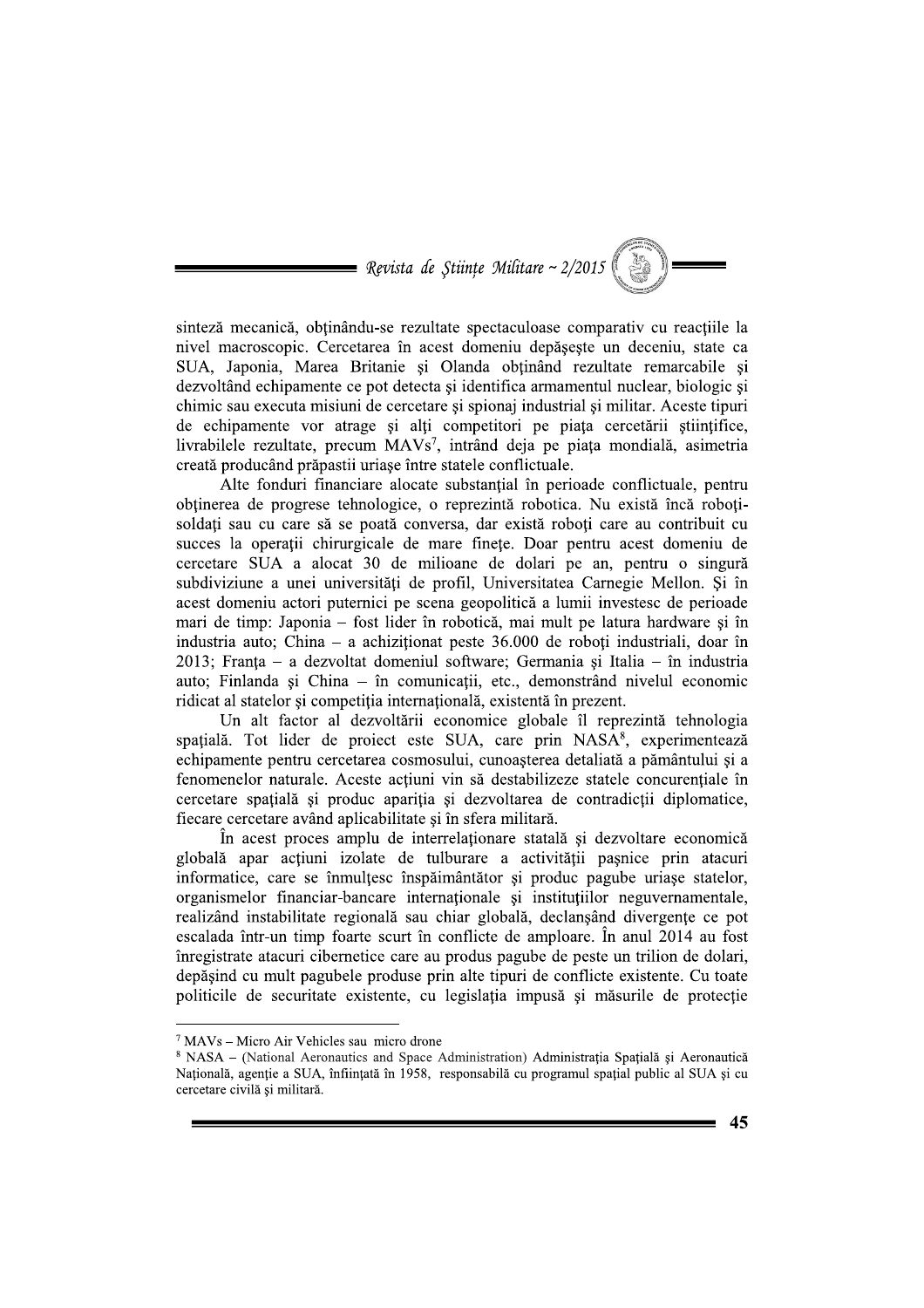

locale, sistemele de operare sunt vulnerabile, usor de atacat, devenind victime sigure ale criminalității informatice. Încercările de a proteja sistemele de comunicatii sau informatică la nivel zonal si regional prin folosirea unor sisteme satelitare, conduc la mutarea actiunii conflictuale în spațiul cosmic.

Viata internatională actuală este plină de încercări dificile, există frământări sociale în Europa, suficiente conflicte înghețate în Asia, mai puțin analizate de specialiștii geostrategi (China-Japonia, Coreea Nord-Sud, Iran-Israel, Pakistan-India, etc.), se cunosc acțiunile teroriste din Africa de Nord și Orientul Mijlociu și, de asemenea, focarele virusului Ebola (Africa Centrală și de Vest), toate vor lăsa urmări adânci în atitudinea comportamentală interstatală.

Statele dezvoltate își iau măsuri, din timp de pace, pentru constituirea rezervelor necesare parcurgerii de etape conflictuale sau de criză, pregătindu-și economia să răspundă provocărilor contemporane, statele slab dezvoltate fiind, ca atare, condamnate unor pierderi uriase.

Decalajele economice se prefigurează a fi următoarea problemă de amploare globală. Într-un raport al ONG-ului britanic Oxfam<sup>9</sup>, se face precizarea că partea din avuția mondială, care revine celor mai bogați 1% a crescut până la 48% în 2014, de la 44% în 2009 și este posibil să treacă pragul de 50% în 2016. Din restul de 52% din avuția mondială aproape 46% este deținut de restul celor 20% dintre cei mai înstăriți, în timp ce 80% din populația mondială nu își împarte decât 5,5% din patrimoniul mondial. Directorul Oxfam, Winnie Byanyima, declara că trebuie luate urgent măsuri de a combate aceste inegalități, de la a taxa mai mult capitalul decât munca și combaterea evaziunii fiscale la introducerea salariului minim și îmbunătătirea serviciilor publice.

Economiile naționale vor fi celulele de bază ale economiei mondiale pentru ani buni din începutul secolului pe care îl parcurgem, chiar dacă toate se întâmplă prea repede, aceste economii ale statelor dezvoltate vor influența consistent nivelul de evoluție tehnologică. Economia mondială va crea interdependențe între sistemele comerciale și financiare, cu influențe asupra agențiilor economice naționale, care va conduce la o dezvoltare concurențială și la o alternare a fazelor de ascensiune și recesiune, având ca scop principal o rezultantă pozitivă, zonele de prosperitate dorind a se extinde, în timp ce zonele de sărăcie se vor restrânge. Pentru o economie efectivă este nevoie ca economiile să se transforme în investiții. Acest lucru depinde de: rata dobânzii la credite, evoluția prețurilor, investițiile publice, politica fiscală, stabilitatea economică. Investitiile reprezintă factorul

<sup>&</sup>lt;sup>9</sup> OXFAM – Confederație internațională din 17 organizații, fondată în 1942, cu activitate în aproximativ 94 de țări, cu scopul principal de a asigura oamenilor exercitarea drepturilor și îmbunătătirea vietii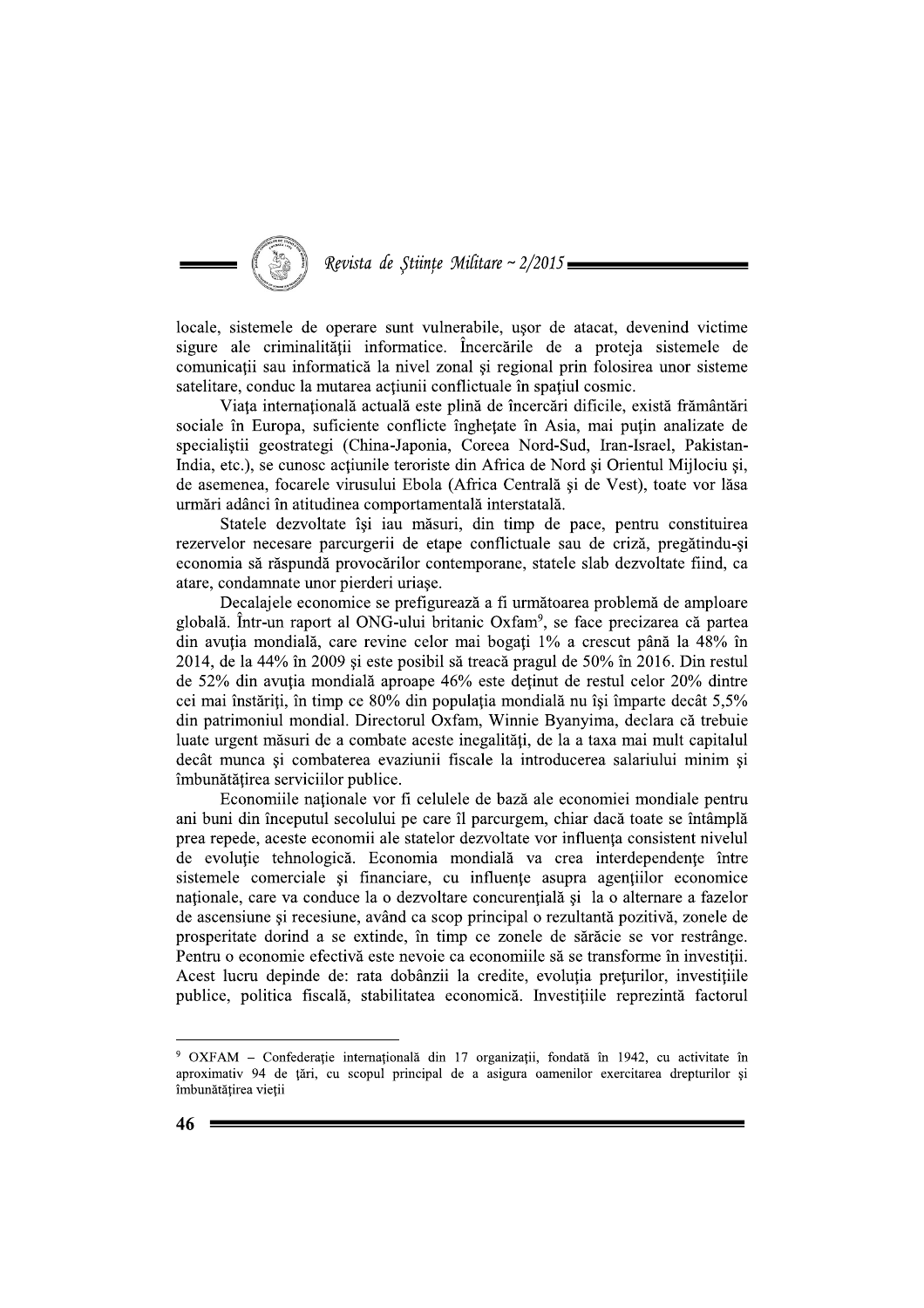

principal al creșterii economice și au la bază două surse principale: economiile populației și împrumuturile externe.

Marea provocare pentru acest secol rămâne înfruntarea și înfrângerea sărăciei. Frica sau spaima de a se confrunta cu crize economice, politice sau culturale majore au determinat statele dezvoltate să pună accent pe obiectivele pe termen lung ale statului care vin să sprijine echilibrul intern, astfel statele nu au evitat apariția de noi crize sau conflicte interne, dar au și cunoscut o creștere economică importantă și stabilitate convingătoare.

Stările de conflict existente la un moment dat într-o regiune influențează direct relatiile comerciale ale statelor, dar acestea nu pot înceta total. De aceea, cu toate sancțiunile și măsurile luate de occident în contextul conflictului Ruso-Ucrainean, Rusia a avut schimburi comerciale de aproximativ 50 miliarde de dolari în 2014 cu state precum China, Olanda, Germania și Italia, simtindu-se o scădere cu 10%, față de 2013. Se poate trage concluzia că statele cu mare putere economică au interes să rezolve problemele Rusiei, deoarece prin sancțiunile aplicate acesteia este direct afectat comertul regional și global, deci și dezvoltarea economică globală.

Relaționarea internațională existentă în contextul fenomenului de globalizare deschide oportunități comerciale complexe, majoritatea statelor europene fiind dependente de gazele și petrolul Rusiei, de desfacerea produselor exportate și de importul altor materii prime esențiale, de buna funcționare a sectorului industrial, a companiilor de comunicatii, financiare si bancare. Criza declansată în Ucraina afectează direct cifrele de afaceri ale companiilor implicate, Rusia fiind al treilea partener economic cu UE, după SUA și China, interesul de rezolvare a conflictului fiind comun. Orice scădere economică a unor state produce efecte inverse pentru alte țări. Dacă Rusia va rupe relațiile economice cu Europa, va fi obligată să identifice noi oportunități comerciale în zona Asiei, unde a și început relaționarea cu China și India.

SUA este și va rămâne principala putere cu influență globală ce poate anticipa orice breșă de slăbiciune a statelor ce sunt încercate prin frământări interne și va găsi metode de angajare a unui sprijin ideologic de rezolvare a instabilității zonale. Scopul principal fiind tot acela de a-si asigura platforme de angajare comercială sau militară și pentru a-și deschide noi oportunități de desfacere prin piețe de consum diversificate.

Interesele comerciale și economice ale actorilor statali determină reconfigurarea pozitiilor geopolitice ale acestora. Este greu de stabilit o imagine concretă a intereselor sau afilierii statelor în prezent, actualele crize si conflicte declansate produc permanente schimbări pe tabla de sah geostrategică globală. Tendintele de a asigura un nivel de trai ridicat, prin deschiderea de noi piete de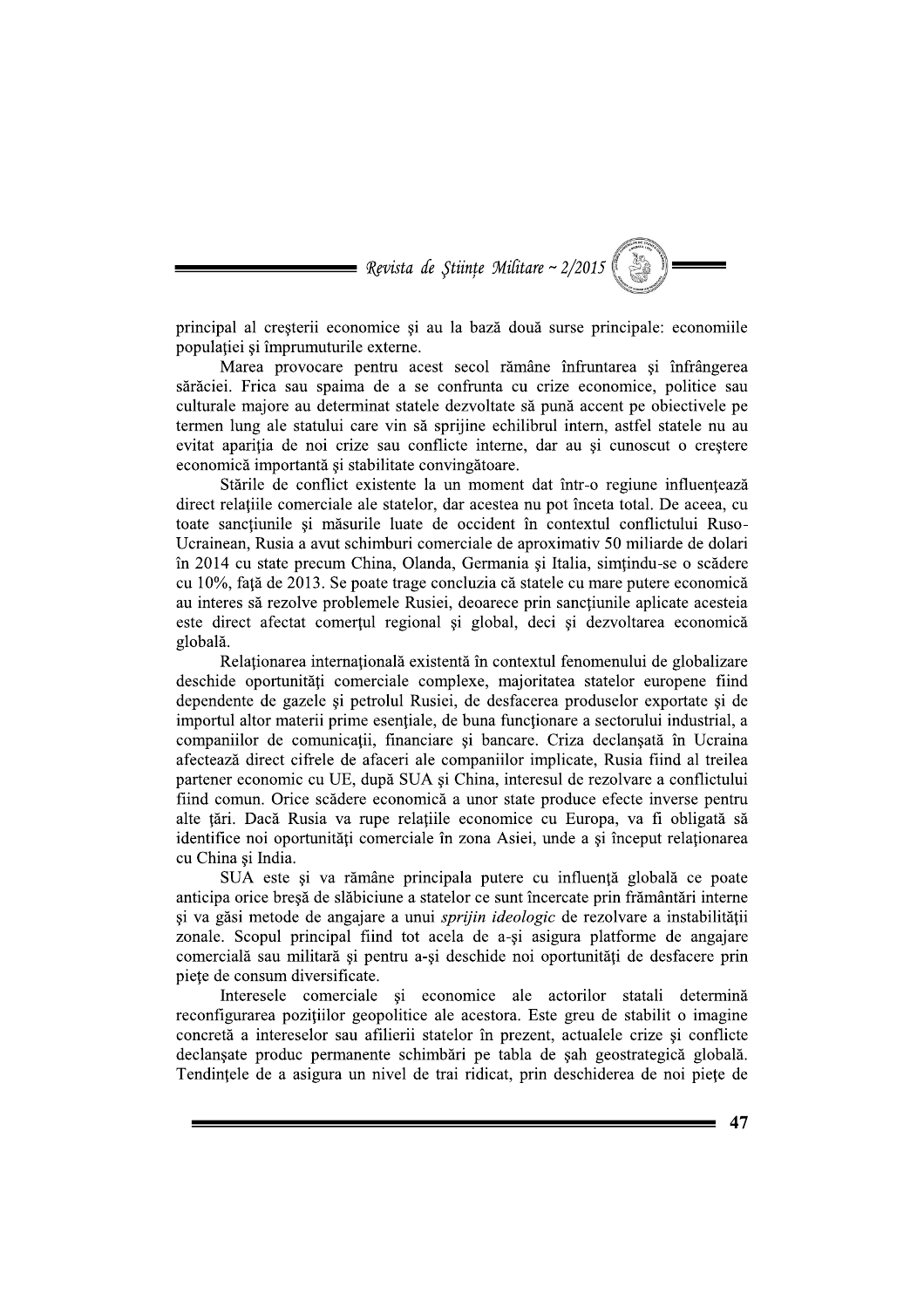

desfacere, dezvoltare tehnologică și creștere economică, eliminarea șomajului, sărăciei și inegalităților umane produc mutații din ce în ce mai evidente în zona relatiilor internationale contemporane.

Astăzi, strategia de dezvoltare economică adoptată de societățile transnationale admite că factorul determinant îl reprezintă înlocuirea fortei de muncă numeroasă, cu economia bazată pe informație și tehnologie avansată, progresul fiind incontestabil, țările dezvoltate atingând cel mai ridicat standard de viată.

## Concluzii

Caracteristicile crizelor si conflictelor contemporane secolului XXI le regăsim în studiile de specialitate, în mass-media, în infrastructura informatică și în configuratia relatiilor internationale existente. Interactiunea statelor în procesul de dezvoltare economică globală poate produce modificări de decizie și comportamentale, declanșând crize politice, diplomatice și economice, ce escaladează, de cele mai multe ori, în conflicte de amploare.

Rezultatele cercetării științifice și produsele dezvoltării tehnologice actuale produc dereglări de percepție, în principal din partea celor care nu aderă la aceste fenomene contemporane, nu participă la concurența interstatală și preferă un conservatorism inexplicabil, ajungându-se la măsuri radicale ce cauzează urmări dezastruoase pentru umanitate și natură.

De peste două milenii s-a demonstrat tendința unor popoare de a-si extinde teritoriul, prin diverse metode, mai mult sau mai puțin violente. Prezentul ne obligă să adoptăm măsuri ce trebuie să aducă protecție omenirii, descoperirile științifice și dezvoltarea tehnologică actuală produc profunde transformări sociale, în contradictie cu formele de civilizație care resping progresul.

Fermitatea relațiilor interstatale trebuie să asigure o situație politică stabilă, cu atitudine constructivă și în interesul colectivităților, nu doar a unor actori importanți pe scena politică. Cadrul instituționalizat internațional trebuie să facă referiri la termeni simpli, dar importanți, de la granițe și suveranitate la cercetarea în spațiul cosmic, de la migrația forței de muncă ieftine până la asigurarea condițiilor de viață decente.

Înlocuirea forței de muncă cu echipamente tehnologice și industriale va produce efecte negative asupra relatiei cerere-ofertă, calității produselor, cererii de materii prime și disponibilizări masive de personal, care vor deschide alte divergente sociale, dacă nu se vor identifica în timp util solutii unanim acceptate. Pentru asigurarea consumului, marii producători trebuie să fie preocupati de ridicarea nivelului de trai al populației, crearea posibilităților de diversificare a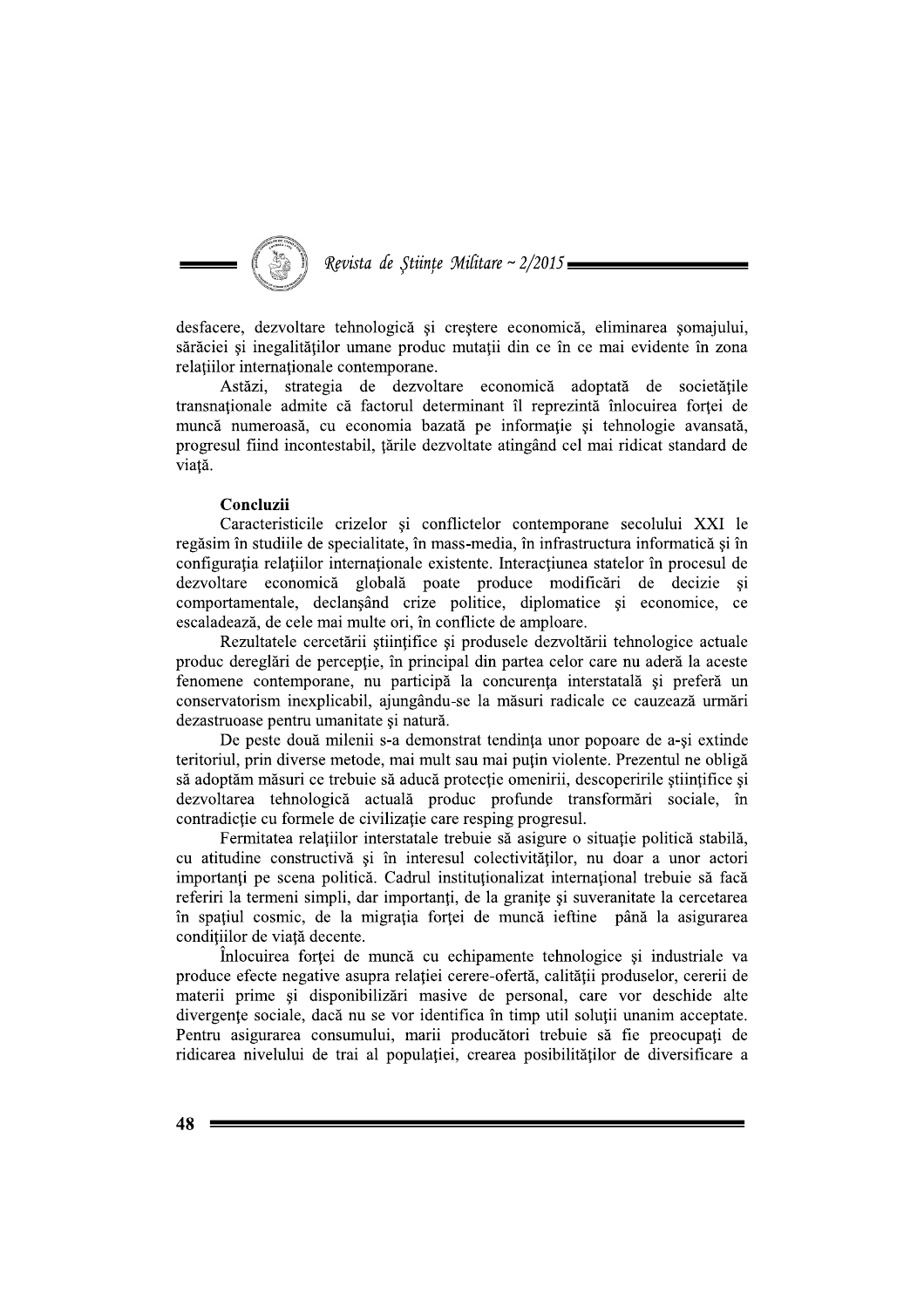Revista de Stiințe Militare ~  $2/2015$ 

optiunilor beneficiarilor și conștientizarea adaptării la provocările tehnologice actuale.

Pentru crearea unui echilibru global interesul companiilor si corporatiilor naționale trebuie să reprezinte integrarea în sistemul economic internațional și valorificarea rezultatelor obtinute în beneficiul generatiilor viitoare. La fel ca si fenomenul de globalizare, progresul tehnologic este ireversibil, iar decalajele financiar-bancare globale și statale pot produce instabilitate economică. Acțiunile diplomatice și dialogurile sociale pot înlocui cu succes divergențele interstatale, asigurând economiei mondiale o creștere eficientă.

Chiar dacă au chipuri și caracteristici biologice asemănătoare, oamenii au perceptii si convingeri despre lume si existentă diferite, functie de evolutia istorică și religioasă. Astfel, deciziile forurilor internaționale devin flexibile, funcție de situatiile divergente complexe, apărute într-o anumită regiune. Inclusiv dezvoltarea economică are o accepțiune diferită, unii dorind să se rezume la strictul necesar unei vieti simple, altii să investească în cercetare stiintifică, care duce imaginatia dincolo de puterea de întelegere a majorității. Aceste diferente de opinii vor atrage inevitabil discuții contradictorii prelungite și care se vor finaliza prin dispute sau conflicte de durată.

În contextul dezvoltării economice globale continue, prin apariția noilor descoperiri tehnologice și redefinirea raporturilor interstatale, fenomenul crizelor și conflictelor contemporane trebuie serios studiat și identificate soluțiile optime de rezolvare a divergentelor apărute, care pot influenta arhitectura de securitate actuală, toate instrumentele cunoasterii trebuie puse în slujba păcii și pentru binele umanității.

Această lucrare a fost posibilă prin sprijinul financiar oferit prin Programul Operational Sectorial Dezvoltarea Resurselor Umane 2007-2013, cofinantat prin Fondul Social European, în cadrul proiectului POSDRU/159/1.5/S/138822, cu titlul "Rețea Transnațională de Management Integrat al Cercetării Doctorale și Postdoctorale Inteligente în Domeniile "Științe Militare", "Securitate și Informații" și "Ordine Publică și Siguranță Națională" - Program de Formare Continuă a Cercetătorilor de Elită - "SmartSPODAS"."

## **BIBLIOGRAFIE**

- BARI. I., Globalizarea si problemele globale, Bucuresti, Editura Economică, 2001;
- BUTA, Viorel, Simetrie si asimetrie în acțiunile militare, Revista de stiinte militare nr.  $3/2010$ , pp.  $51 - 56$ ;